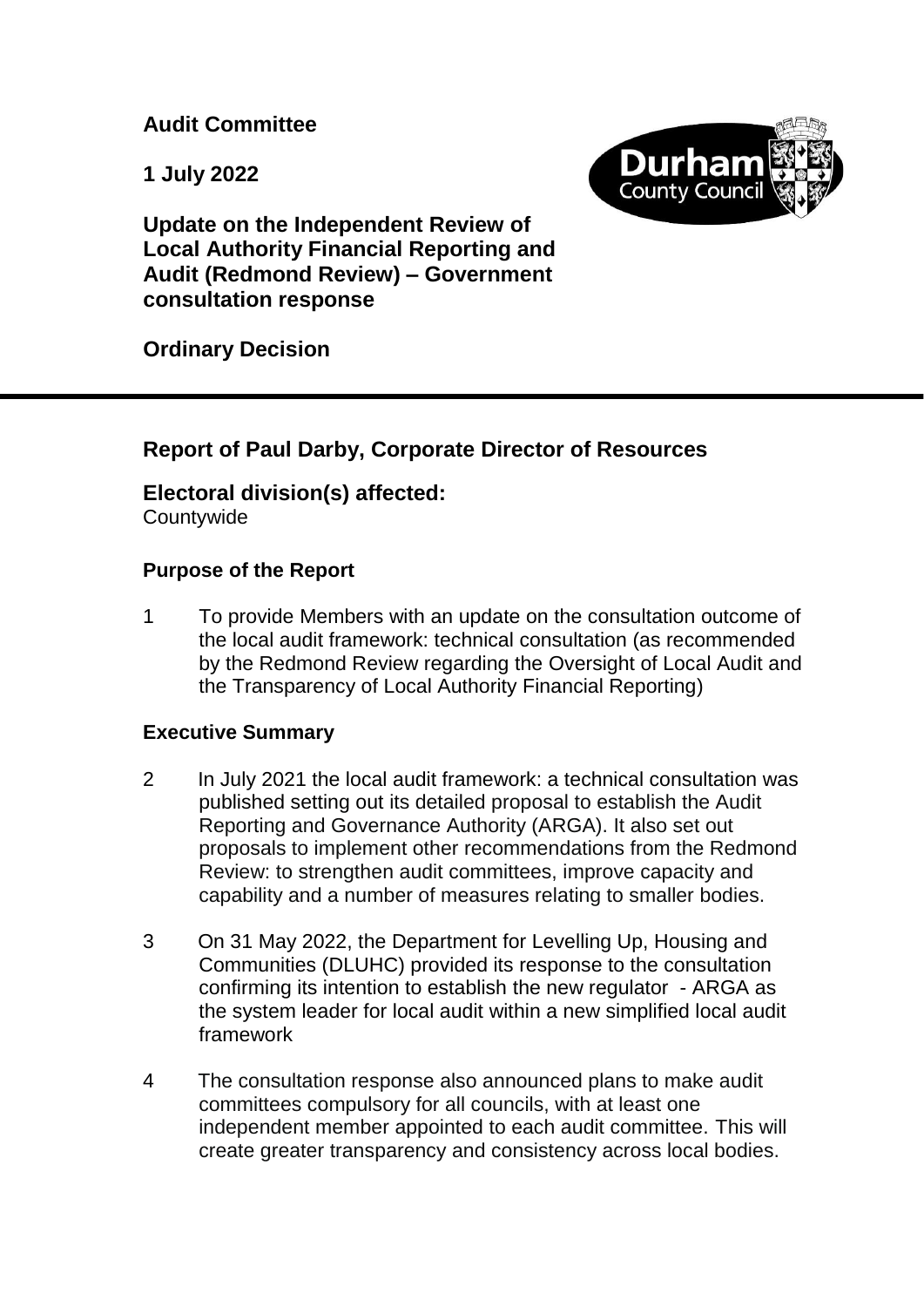- 5 Durham County Council acknowledges that the audit committee is a vital part of the organisation, supporting good governance, strong public financial management and effective internal audit and external audit. The audit committee approach is well established within the authority and the committee includes two independent members.
- 6 The government's intention to mandate audit committees will have minimal impact on the council due to its already established audit committee governance approach.

## **Recommendation**

7 It is recommended that Members note the contents of this report.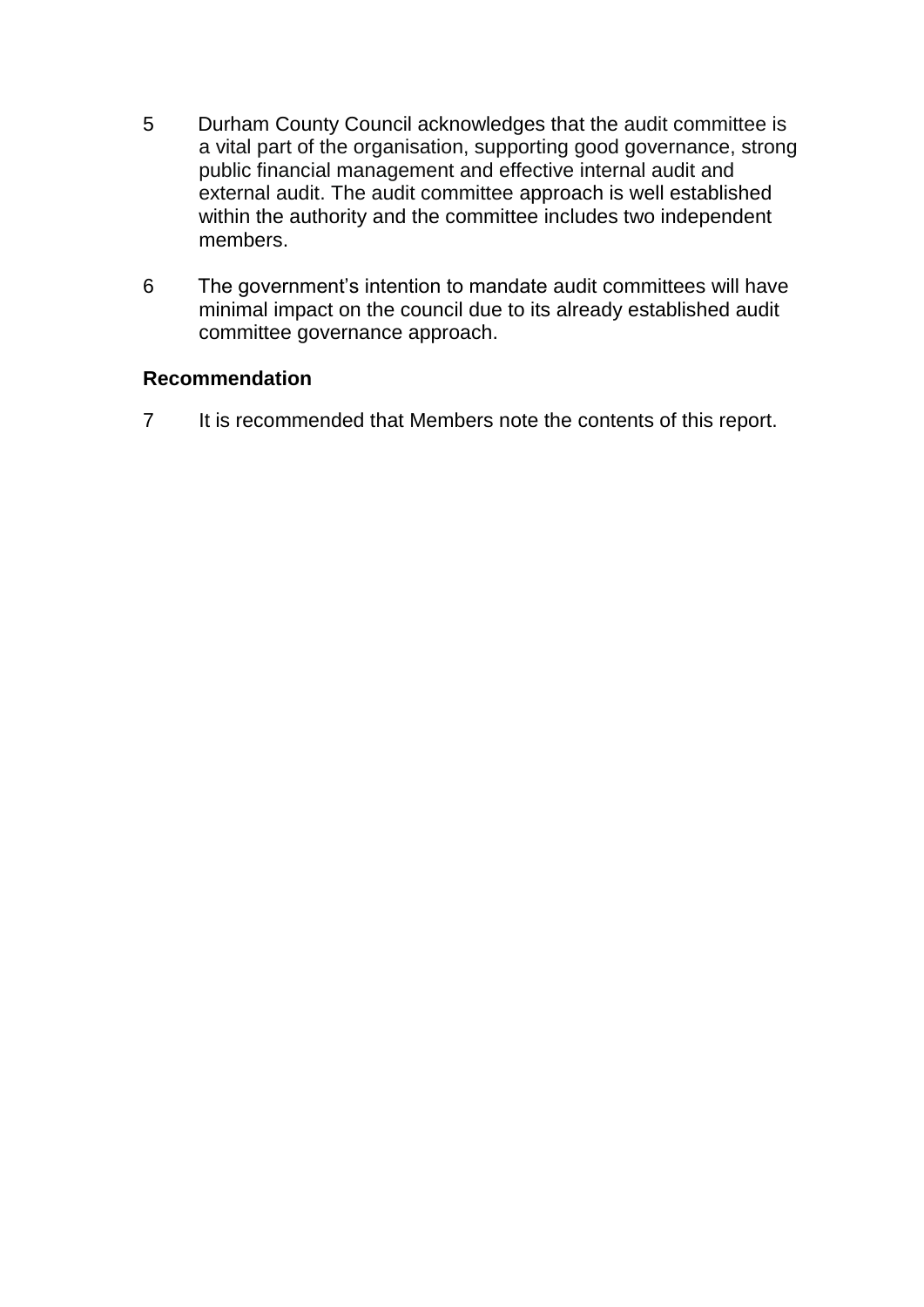## **Background**

- 8 In In July 2019, Sir Tony Redmond was commissioned by the Department for Levelling Up, Housing and Communities (DLUHC) (previously MHCLG)) to undertake an independent review into the arrangements in place to support the transparency and quality of local authority financial reporting and external audit. This was in response to the mounting delays in the local audit system.
- 9 Whilst conducting the Review his guiding principles were accountability and transparency. How are local authorities accountable to service users and taxpayers, how are auditors accountable for the quality of their work; and how easy is it for those same individuals to understand how their local authority has performed and what assurance they can take from external audit work.
- 10 Local Authority Financial Reporting and Auditing provided an initial key recommendation for clear system leadership to be established across the local audit system.
- 11 DLUHC published its initial response to the review in December 2020 and its spring report in May 2021 set out plans to establish the Audit Reporting and Governance Authority (ARGA) as the system leader for local audit.
- 12 In July 2021 the local audit framework: a technical consultation was published setting out its detailed proposal to establish the Audit Reporting and Governance Authority (ARGA). It also set out proposals to implement other recommendations from the Redmond Review: to strengthen audit committees, improve capacity and capability and a number of measures relating to smaller bodies.
- 13 In July 2021, the government also established a Liaison Committee of key stakeholders and started acting as interim system leader for local audit.
- 14 In December 2021 a series of measures were set out by the government to support the improved timeliness of local audit and address the delays experienced by many organisations across the sector. These included changes to statutory financial year end reporting dates.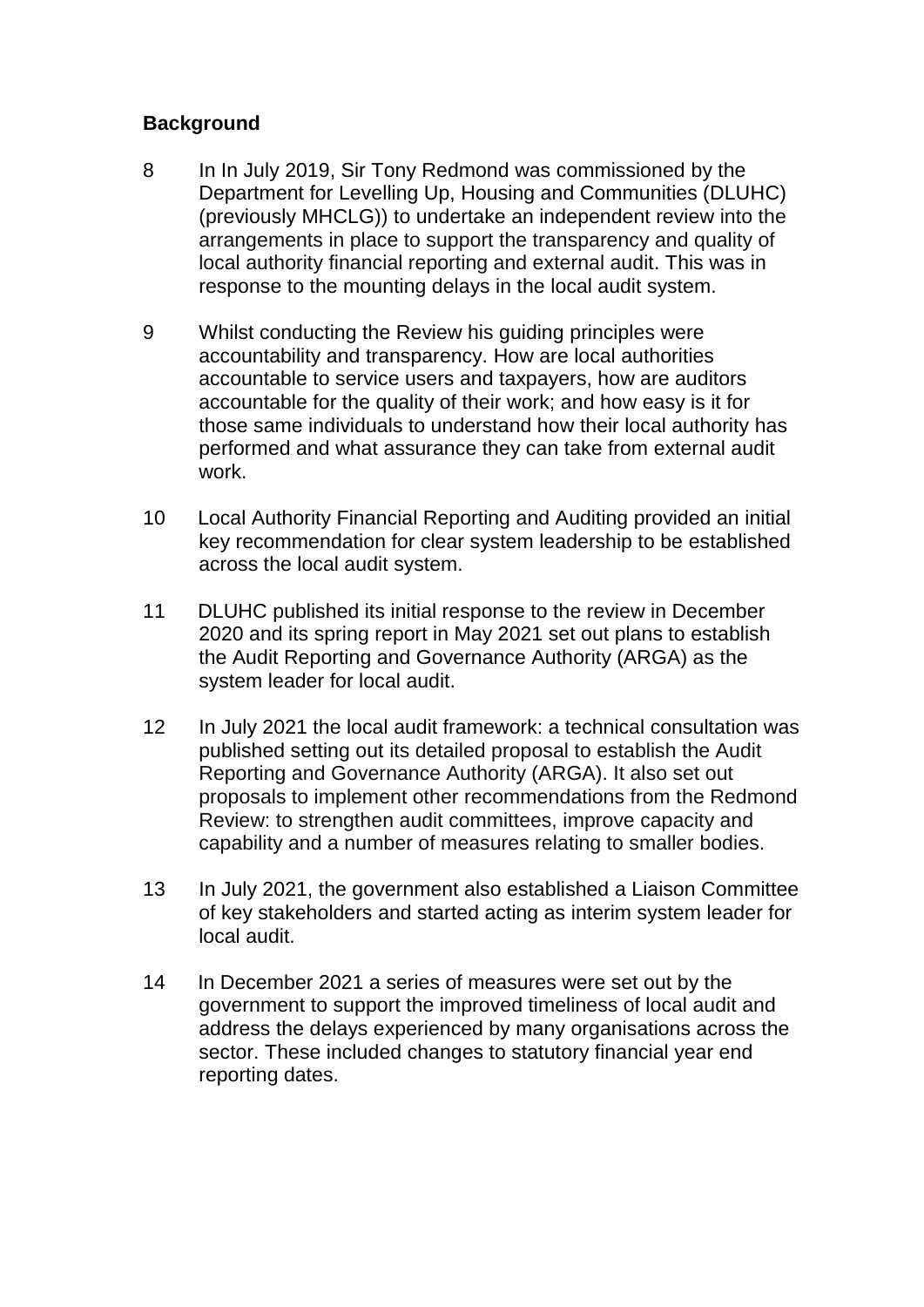#### **Consultation Outcome – Government Response to local audit framework: technical consultation.**

- 15 The local audit framework: technical consultation set out the government's intention to establish the Audit Reporting and Governance Authority (ARGA) to replace the Financial Reporting Council (FRC) as the new system leader for local audit. It also set out proposals to implement other recommendations from the Redmond Review: to strengthen audit committees, improve capacity and capability and a number of measures relating to smaller bodies.
- 16 The consultation sought views on how these arrangements would work and received 57 responses from a range of local bodies, audit firms, partner organisations, and other stakeholders
- 17 On 31 May 2022, DLUHC provided its response to this consultation confirming its intention to establish the new regulator - ARGA as the system leader for local audit within a new simplified local audit framework. It also noted shadow arrangements to be established at the FRC ahead of that.
- 18 The consultation response further set out wider developments since the consultation was published, including activities undertaken by DLUHC and local audit partners as part of the Liaison Committee and the interim system leader arrangements.
- 19 DLUHC recommended that the response document be read in conjunction with its response to its White Paper - Restoring trust in audit and corporate governance which confirms its broader plans for reforming audit and corporate governance and establishing ARGA.
- 20 The response also announced plans to make audit committees compulsory for all councils, with at least one independent member appointed to each audit committee to create greater transparency and consistency across local bodies.
- 21 The response document does not set out a response to those consultation proposals related to smaller bodies. The government has reviewed the comments it has received and has concluded that more time is required to consider these proposals in the context of broader work underway to progress the commitments in the Levelling Up White Paper. The government will therefore provide a response to the proposals relating to smaller bodies in due course.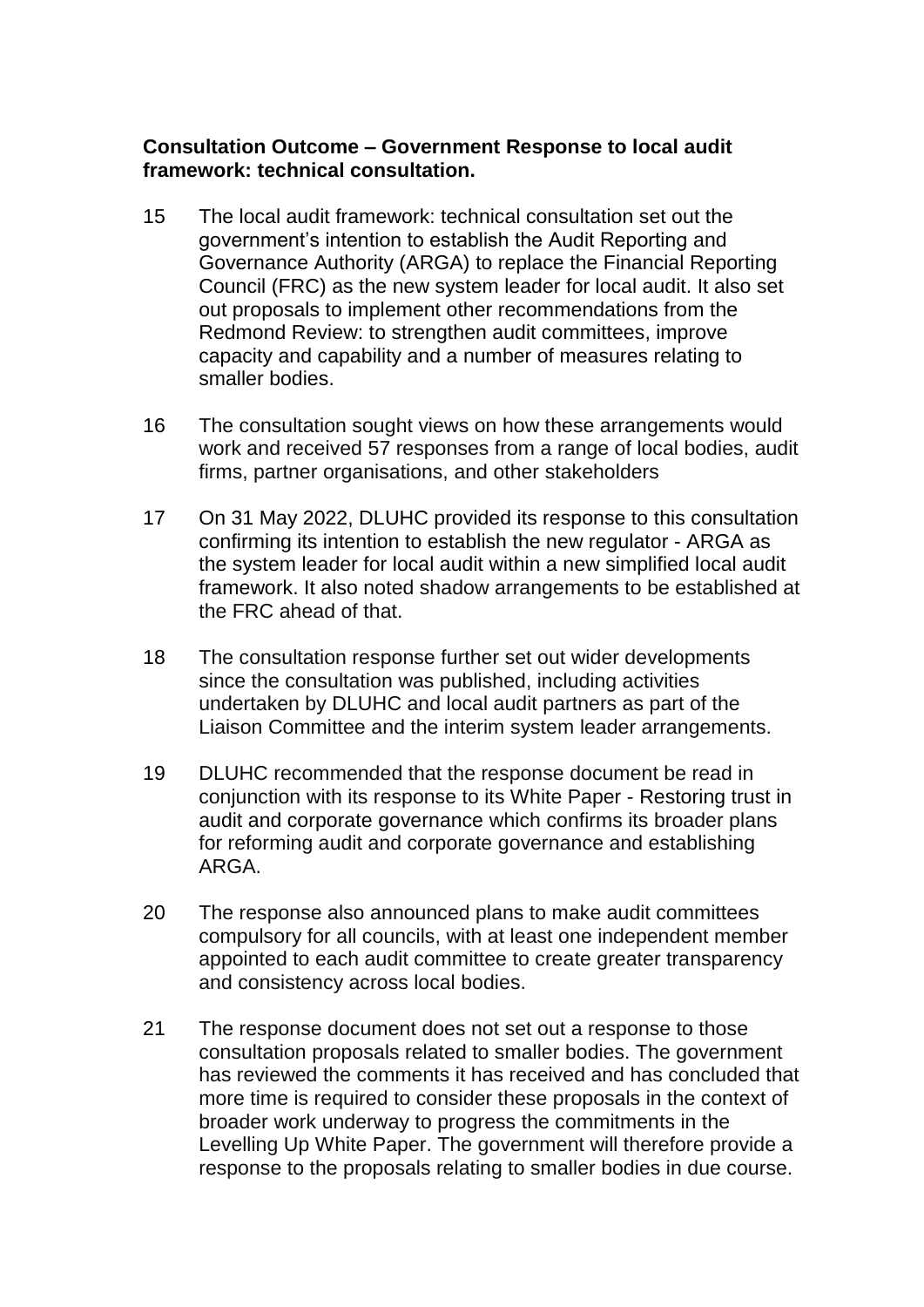## **Conclusion**

- 22 Durham County Council acknowledges that its Audit Committee is a vital part of the organisation, supporting good governance, strong public financial management and effective internal audit and external audit.
- 23 The Audit Committee is well established within the authority. The committee approves the council's Final Accounts and is an advisory body to the council and the executive on audit and governance issues in order to provide assurance over the adequacy of the council's Risk Management framework and associated control environment.
- 24 The council's Audit Committee includes two independent members.
- 25 The council has long undertaken an audit committee governance approach, therefore the government's intention to mandate audit committees across all authorities will have minimal impact on the council.

#### **Other Useful documents**

- 26 The consultation outcome Government response document [government consultation response.](https://www.gov.uk/government/consultations/local-audit-framework-technical-consultation)
- 27 White Paper [Restoring trust in audit and corporate governance](https://www.gov.uk/government/consultations/restoring-trust-in-audit-and-corporate-governance-proposals-on-reforms)

#### **Contact: Jo McMahon Tel: 03000 261968**